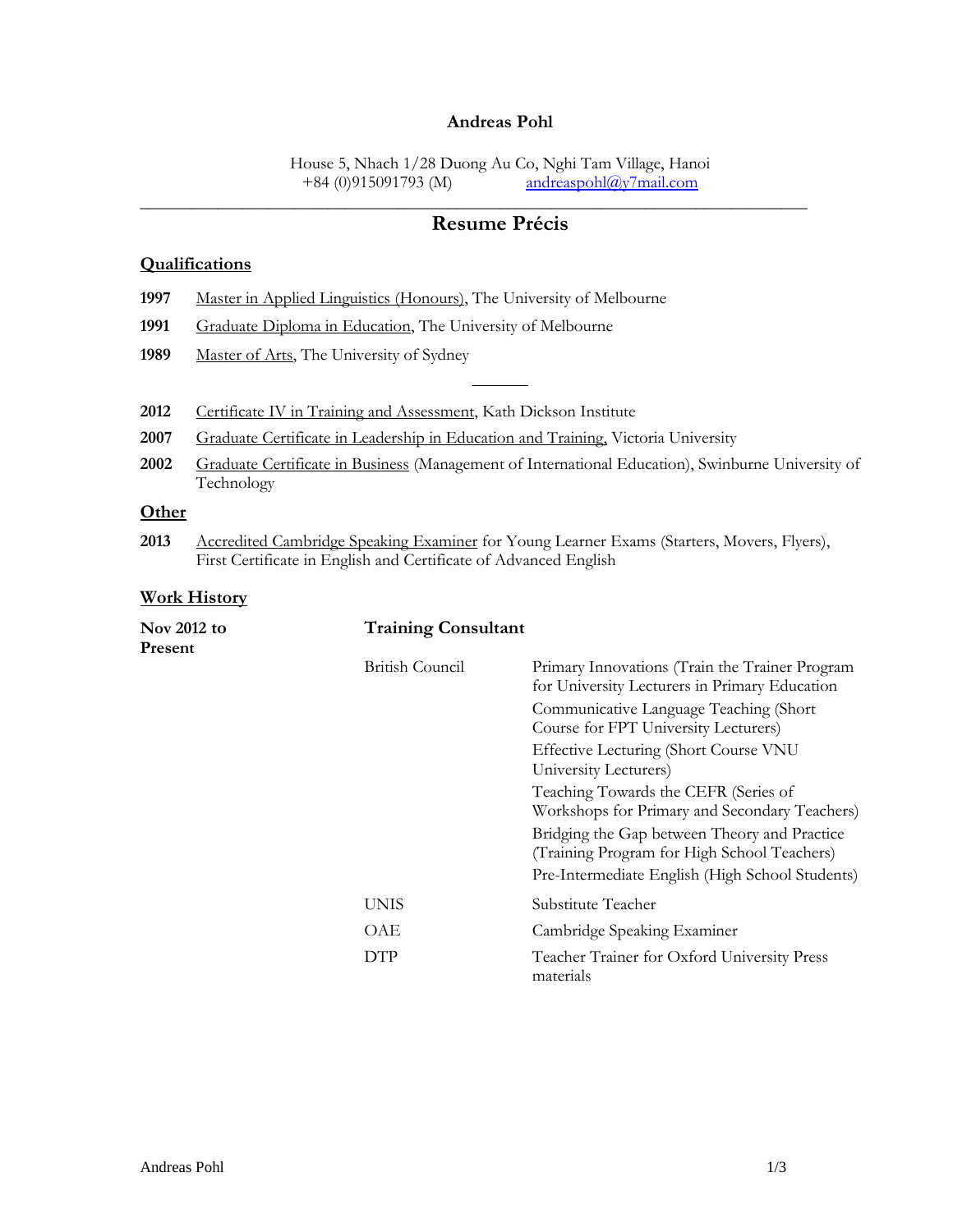**November 2012**

**April 2004 to April 2008** Swinburne College

Position **ESL Teacher**

### **Selected Presentations**

| April 2011                 | AES S.E. Asia Professional Development Conference, Jakarta                                                                                              |
|----------------------------|---------------------------------------------------------------------------------------------------------------------------------------------------------|
| <b>Keynote Speaker</b>     | One for All, All for One: Collaborative Project-based Learning in Middle and High<br>School                                                             |
| October 2003               | The $17th$ Australian International Education Conference: Securing the Future for<br>International Education - Managing Growth and Diversity, Melbourne |
| <b>Joint Presentation:</b> | The Tyranny of Distance - Managing Quality in a Global Context                                                                                          |
| <b>January 1997</b>        | ACTA-ATESOL National Conference - Exploring Language, Multiculturalism and<br>Equity, Sydney                                                            |
| <b>Joint Presentation:</b> | Challenging Identities - The Role of English in Vietnam                                                                                                 |

**May 2008 to** KinderWorld Education Group, Vietnam

Position **Head of School** – English Language (2011 – 2012 **Director of Studies -** EFL (2008 – 2011)

Position **Director of Studies – English Language Intensive Courses for Overseas Students (ELICOS)**

**April 2002 to March 2004** RMIT English Worldwide (REW), Melbourne Position **Academic Manager – International Programs**

**April 2000 to March 2002** Melbourne Enterprises International: The Vietnam-Australia Training Project (funded by AusAID), Hanoi Position **Program Coordinator**, ADS Pre-Departure Training Program

November 2000 to February 2002 KOTO (Vocational Training Restaurant and Hospitality School for Disadvantaged Youth), Hanoi Project Consultant (part-time)

**March 1999 to March 2000** Adult Multicultural Education Services: AMES International, Melbourne Position **Centre Manager** 

**July 1995 to March 1999** Swinburne English Language Centre, Melbourne Position: Program Coordinator Program Coordinator

**July 1993 to June 1995** Swinburne English Language Centre

**March 1993 to July 1993** Adult Migrant Education Services, Melbourne Position **ESL Teacher** (English in the Workplace; Migrant Education**)**

**April 1992to December 1992** - Carey Baptist Grammar School, Melbourne Position **English/ German Teacher (Middle School)**

**February 1992 to April 1992** Elwood Secondary College, Melbourne Position **English / German Teacher (Middle School)**